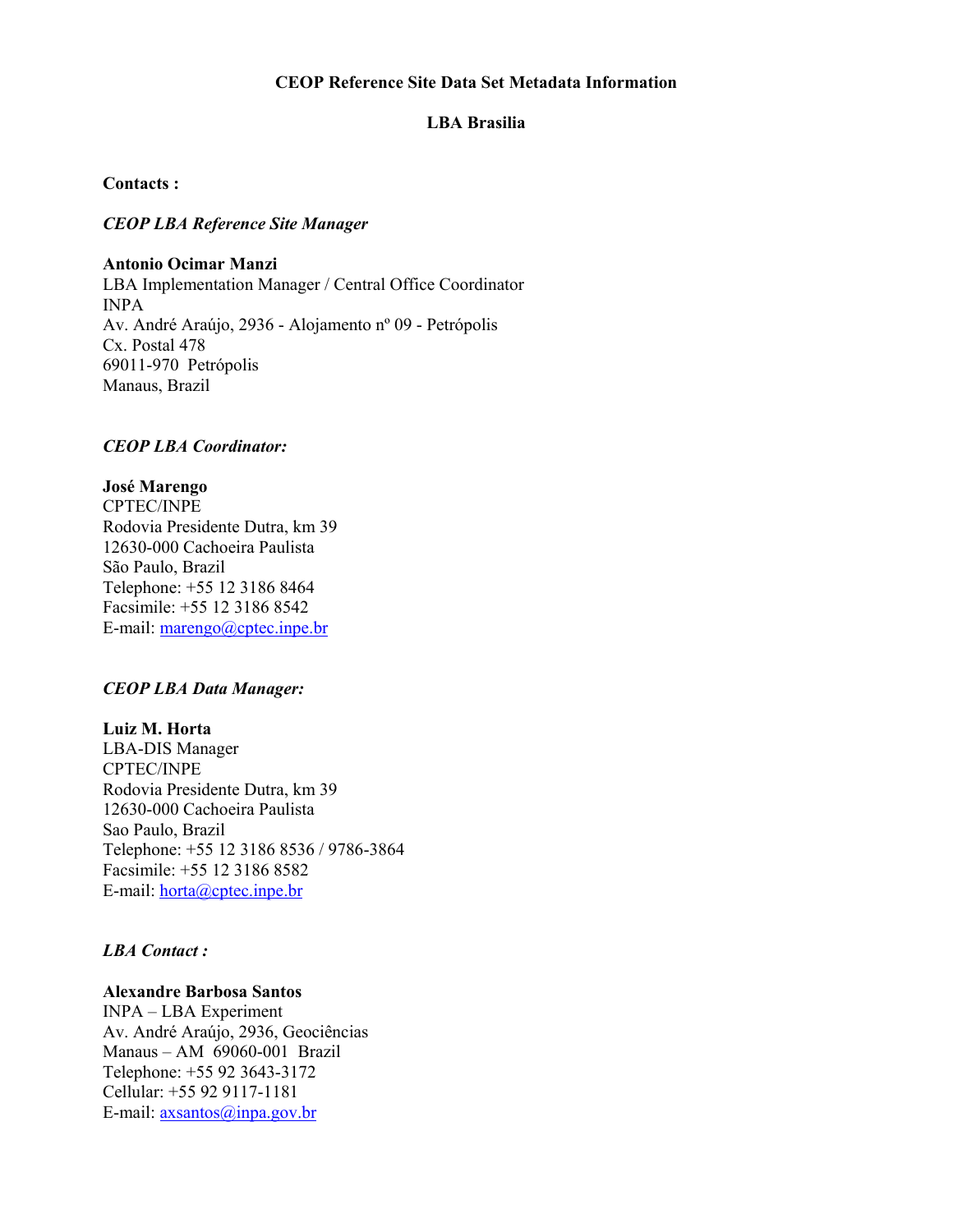#### **Luis Marcelo Zeri**

Max-Planck Institute for Biogeochemistry Hans-Knöll-Straße 10 D-07745 Jena, Germany Phone: +49 (0)3641/576163, Fax: +49 (0)3641/577863 E-mail mzeri@bgc-jena.mpg.de

### **Jair Max Furtunato Maia**

Universidade de Brasilia SQB 403 Bloco P Apto. 105 70296-190 Brasilia Brasilia, Brazil Telephone: +55 61 307-2326 / 9962-9500 E-mail: jair\_maia@yahoo.com / jairmaia@unb.br

#### **Abstract**

This document includes the Metadata and information the user should be aware of when using any of the LBA reference site data from the CEOP Central Data Archive (CDA) submitted for the measurement period October 01, 2004 to March 31, 2005. It includes a description of the measurement site, the instrumentation, the data collection and quality control procedures and some remarks pointing at peculiarities of specific data.

# 1. Data Set Overview

## 1.1 Site and Time Period

This description refers to the data from the LBA Brasilia site for the period October 01, 2004 – 0000 UTC to March 31, 2005 – 2330 UTC.

## 1.2 Site Coordinates

1.2 All meteorological  $\sim$ , radiation  $\sim$ , soil  $\sim$ , tower  $\sim$  and flux measurements have been performed at Brasilia Cerrado (savanna) site. The coordinates for Brasília sites are:

| DMS: | $15^{\circ}$ 55' 48" S | 47° 55′ 11″ W |     |
|------|------------------------|---------------|-----|
| DD:  | $-1593000S$            | -47.92000 W   |     |
| UTM: | 8236619.5              | 187360.53     | 23L |

Site Altitude: 1100 meters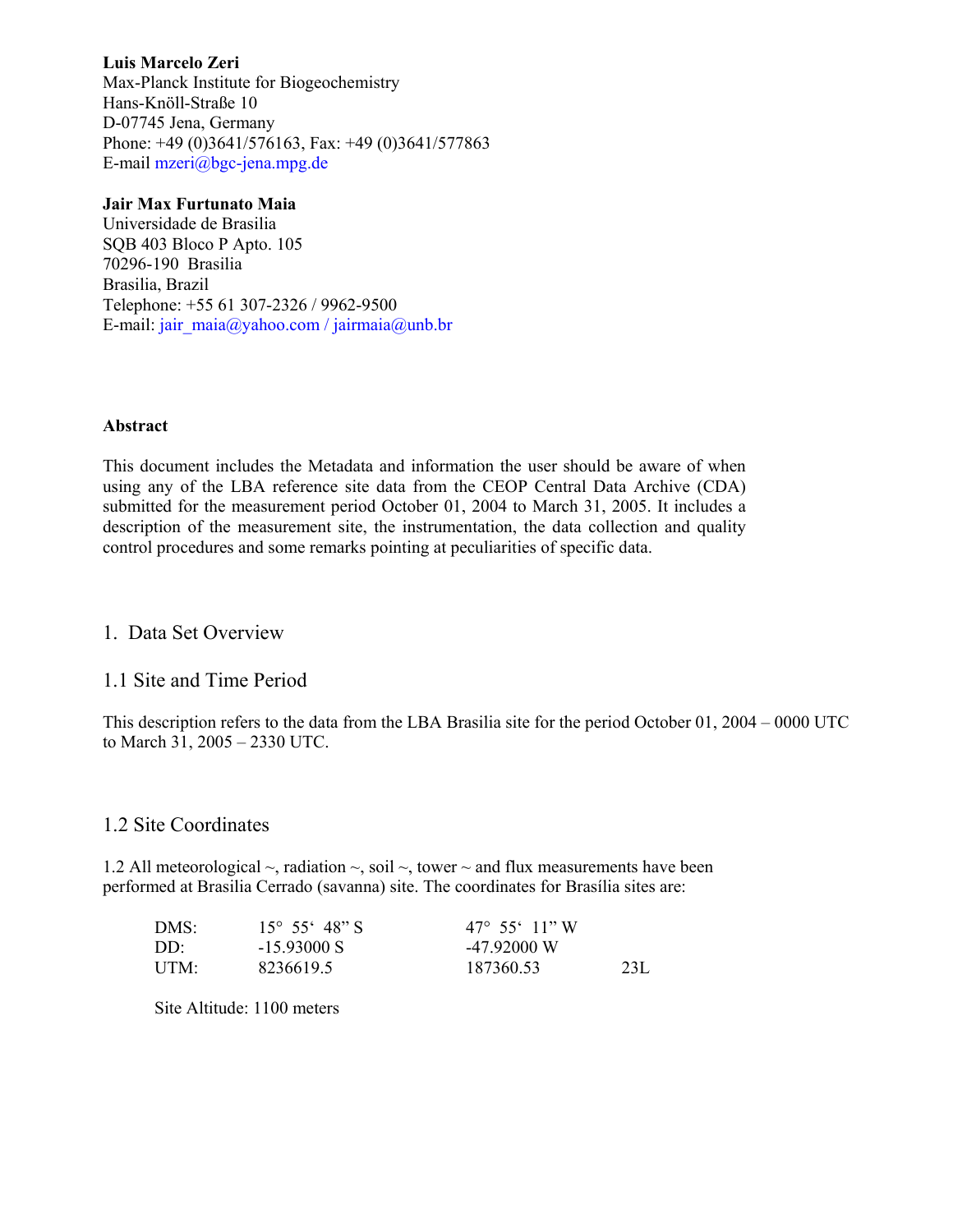# 1.3 Site Operator

The LBA Brasilia site is part of the LBA Project, managed by the Brazilian Institute for Amazon Research (INPA) which is subordinated to Brazilian Ministry of Science and Technology (MCT).

# 1.4 General Site Description

### *Landscape*

Brasília, Federal District, is Brazil's capital, located in the Brazilian Central Plateau, locally known as the Cerrado region. The city is expanding very rapidly over the 5,814 km2 of the Federal District. Brasília was planned in the 1950s to be in the center of the country,

strategically located in order to promote Brazil's inland development. Many of the governmental and urban facilities were built in the early sixties.

The Cerrado is the second largest biome of Brazil, after the Amazon rain forest, representing 22 % of the country, or approximately 2 million km2, quite as large as Western Europe. It is a species rich wet tropical savanna classified as a hotspot because of its large number of endemic species and the rapid loss of habitats. The soils are generally highly weathered and distrophic, being the growth of plants limited by N and P. The fragmentation of Cerrado areas and the rapid conversion into agroecosystems may lead to higher nutrient inputs in adjacent native areas. The enrichment of native areas with N and P will probably affect plant and soil microbial community and consequently change the magnitude of NOx emissions. The Cerrado has a continuous layer of herbaceous species (mainly C4 grasses) at the peak of the vegetation growth, scattered with shrubs and trees that sometimes form a continuous canopy. It has a characteristic flora, which distinguishes it from other Brazilian biomes, such as the Amazonian and coastal rain forests or the Northeastern Caatinga. The Cerrado savanna is criss-crossed with corridors of mesophytic evergreen forest that occur along the rivers (gallery forest). Other types of vegetation occur infrequently such as hyperseasonal savannas (veredas), and dry savannas (campo rupestre). Four physiognomic types of savanna are commonly recognized in the Cerrado: campo limpo (grassland), campo sujo (shrub savanna), cerrado sensu strictu (savanna) and cerradão (woodland), which differ from each other by the relative abundance of woody and herbaceous (mainlygrasses) species.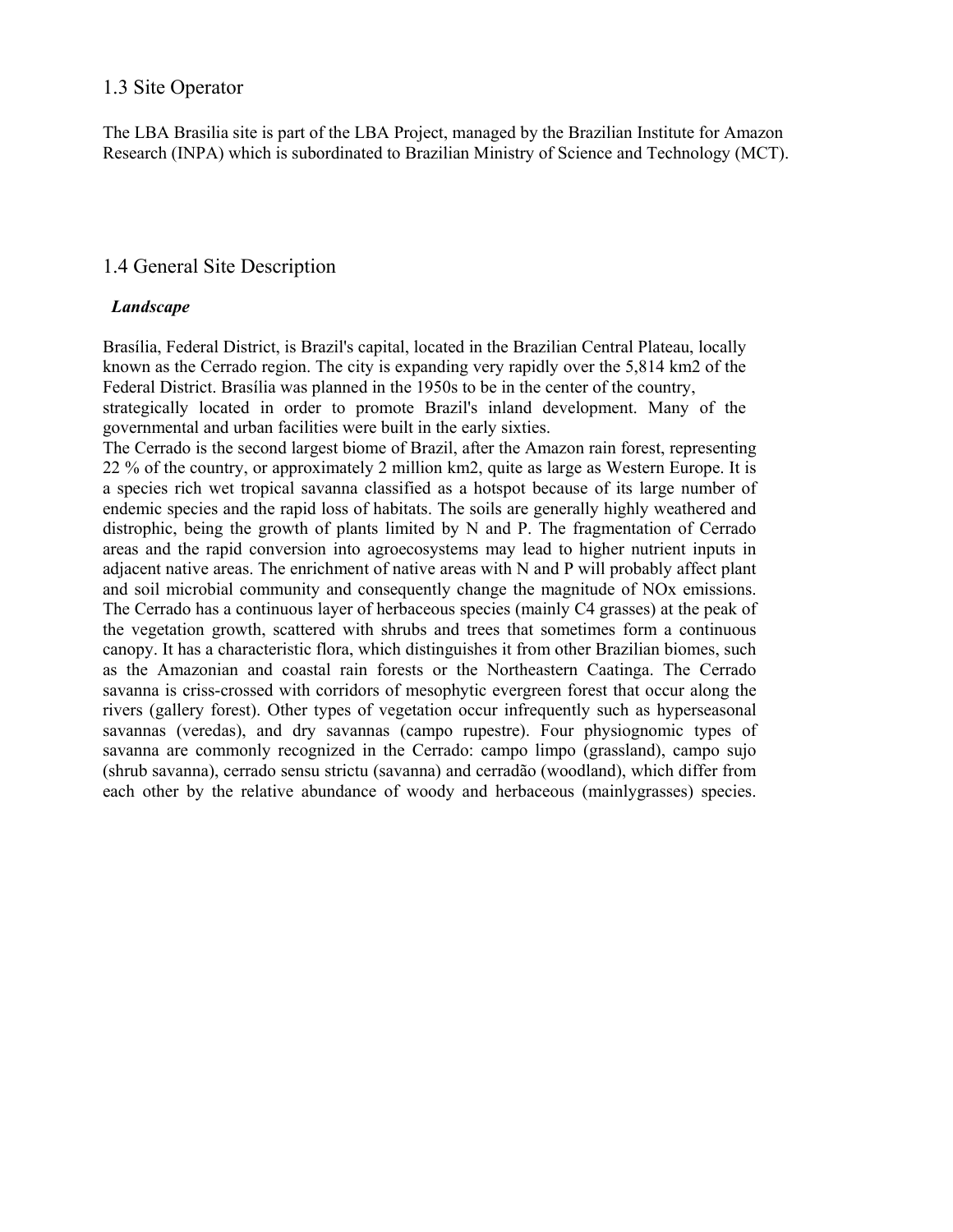



**Figure 2** Map of *Brazil* in South America

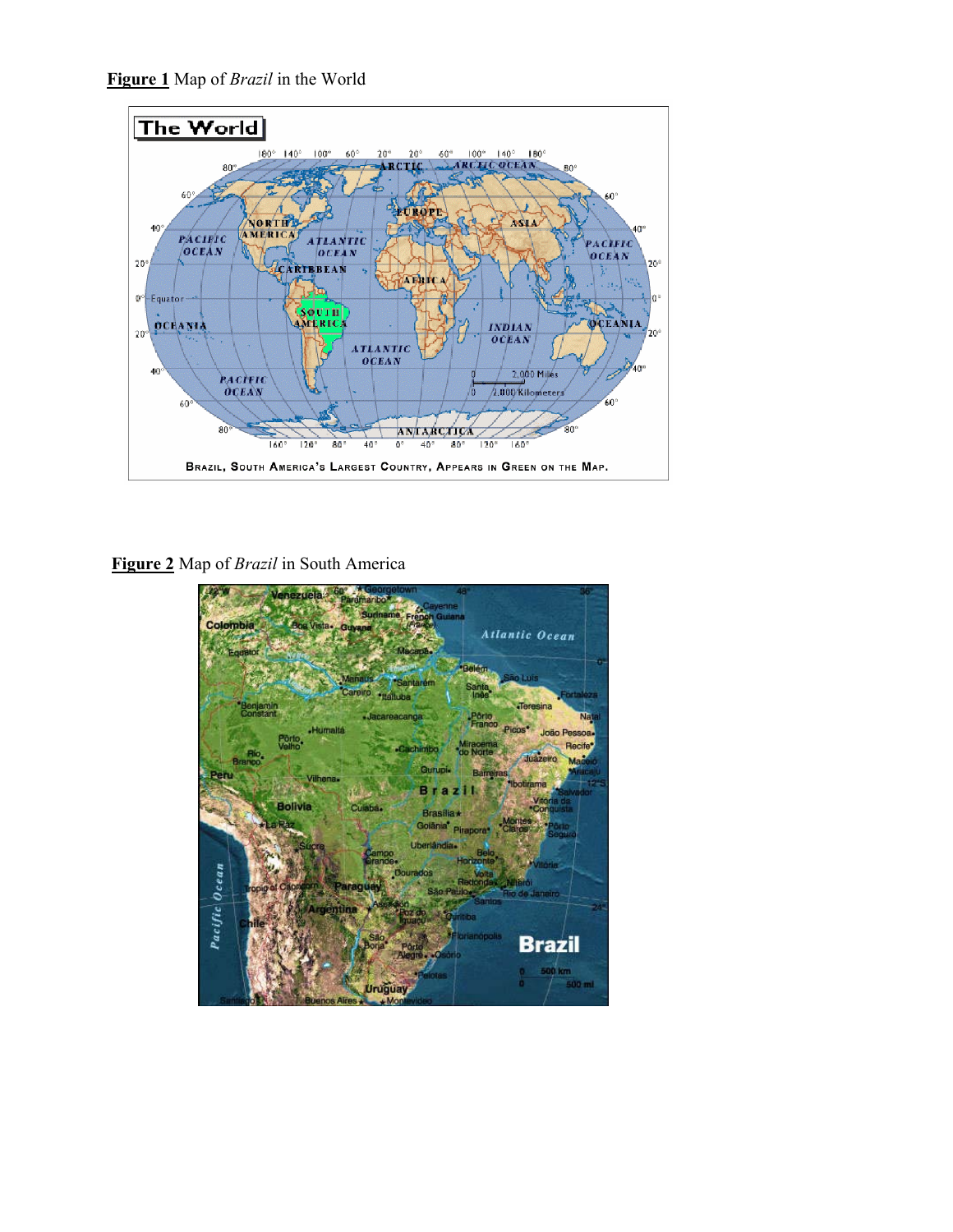

**Figure 3** *Brasília Tower Profile*

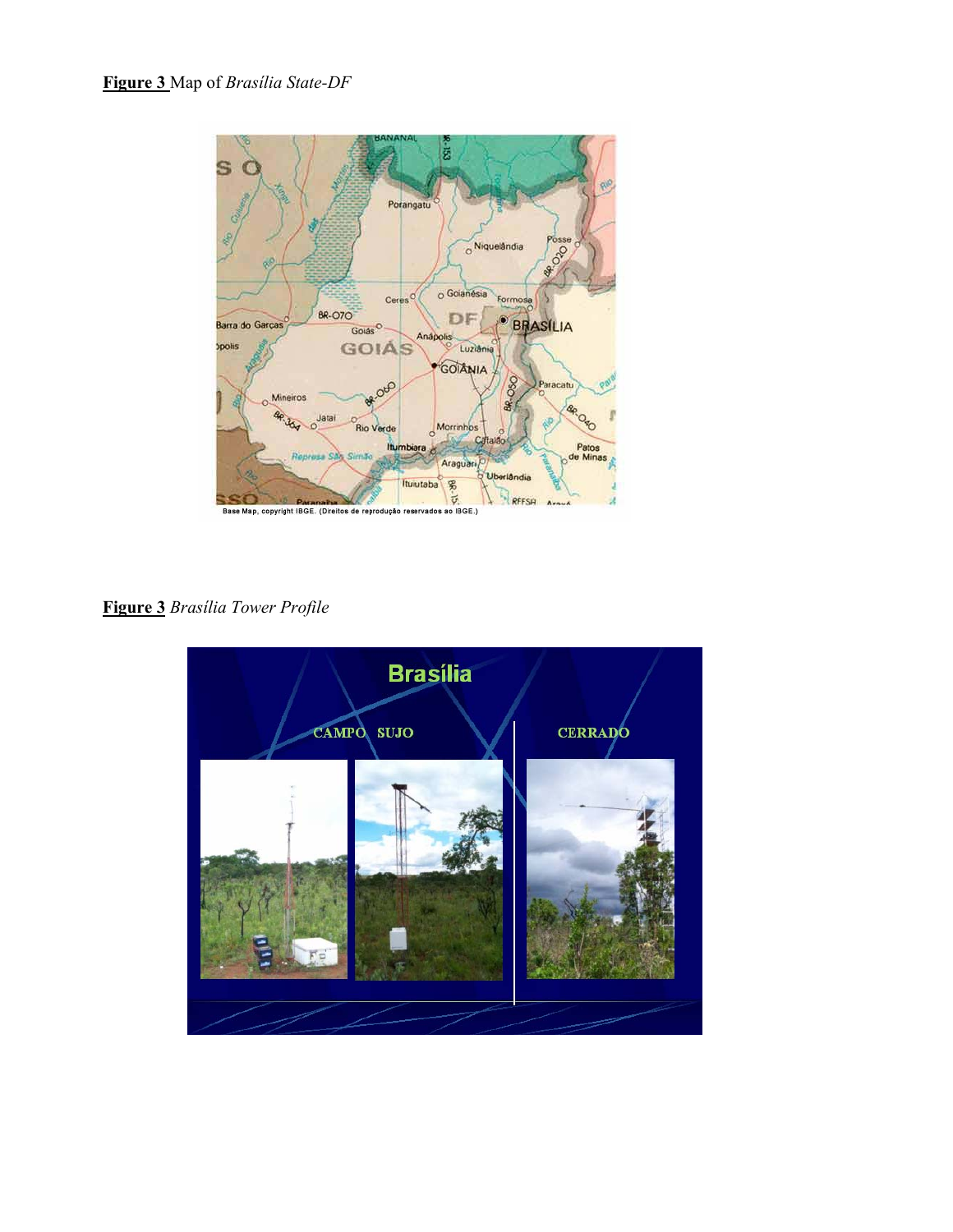

**Figure 5** Photo of *Brasilia-Campo Sujo LBA-CEOP-Site*

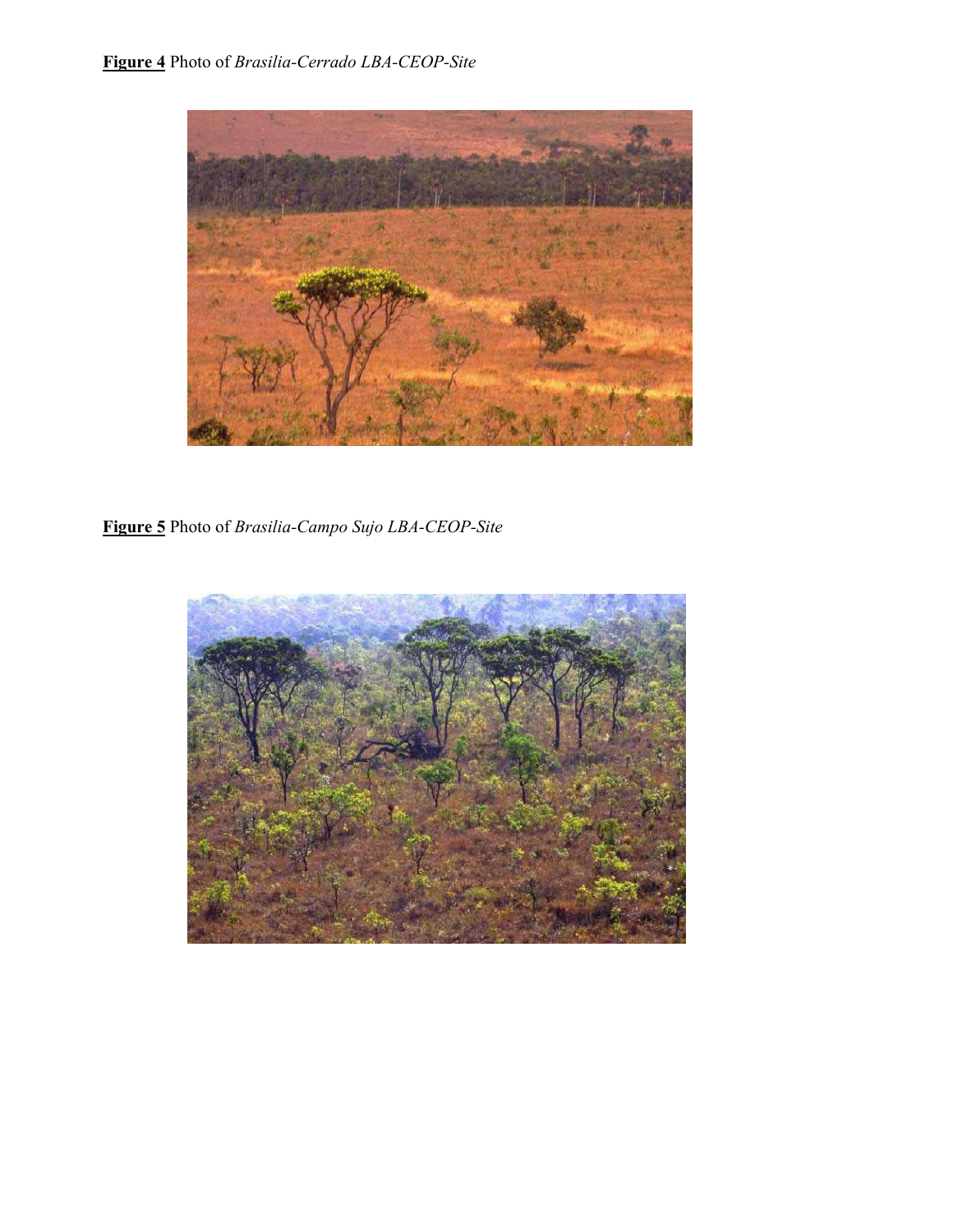## *Soil*

The Cerrado has a high diversity of soil types, geology, geomorphology, and climate. Most Cerrado soils are very deep and well drained, on gentle slopes (commonly less than 3 %), high in clay and iron oxides, and a mix of clay and secondary minerals. However, some soils are acidic; contain a low amount of organic matter; have a low concentration of calcium, magnesium, phosphorus and potassium; have a high concentration of iron and aluminum, and have a low cation exchange capacity. The high aluminum concentration in the soils is a matter of concern and argument. While high aluminum saturation in the cation exchange capacity of the soil can decrease crop productivity, some native trees are able to accumulate large amounts of aluminum in their leaves. The Cerrado is mostly composed of five topsoils: Latisols, or oxisols (cover 46% of the Cerrado); Cambisols and Litholic Neosols (occupy 10% of the Cerrado); Quartzarenic Neosols and Argisols (cover 15% each). The remaining 14% of the Cerrado is covered with various other soil types. The Federal District is located in the Brazilian Central plateau on the South American tectonic plate. Rocks are mostly from the Pre-Cambrian period, covered with laterite from the Cenozoic period.

# *Climate*

The annual average rainfall is around 1,500 mm. Approximately 86 % of the Cerrado receives between 1,000 and 2,000 mm of precipitation annually, putting the region into an intermediary climatic position between the rainy Amazonian and the arid Caatinga. About 90% of total precipitation falls between October and March, resulting in two distinct climatic seasons (wet and dry).

During the rainy season grasses are active and produce a large amount of green biomass that dries out during the dry season. The accumulation of dead material facilitates the occurrence of fire, especially at the end of the dry season. Cerrado has the richest flora among tropical savannas and is one of the world's environmental 'hot-spots'. Over 10,400 species of vascular plants are found, fifty of which are endemic. Fauna diversity is very high also with 180 species of reptiles, 113 of amphibians, 837 of birds and 195 of mammals.

# 1.5 Site References

http://lba.cptec.inpe.br/lba/eng/research/brasilia.htm

- 2. Instrumentation Description
- 3. Data Collection and Processing
- 3.1 Data Collection
- 4. Quality Control Procedures
- 5. Gap filling Procedures